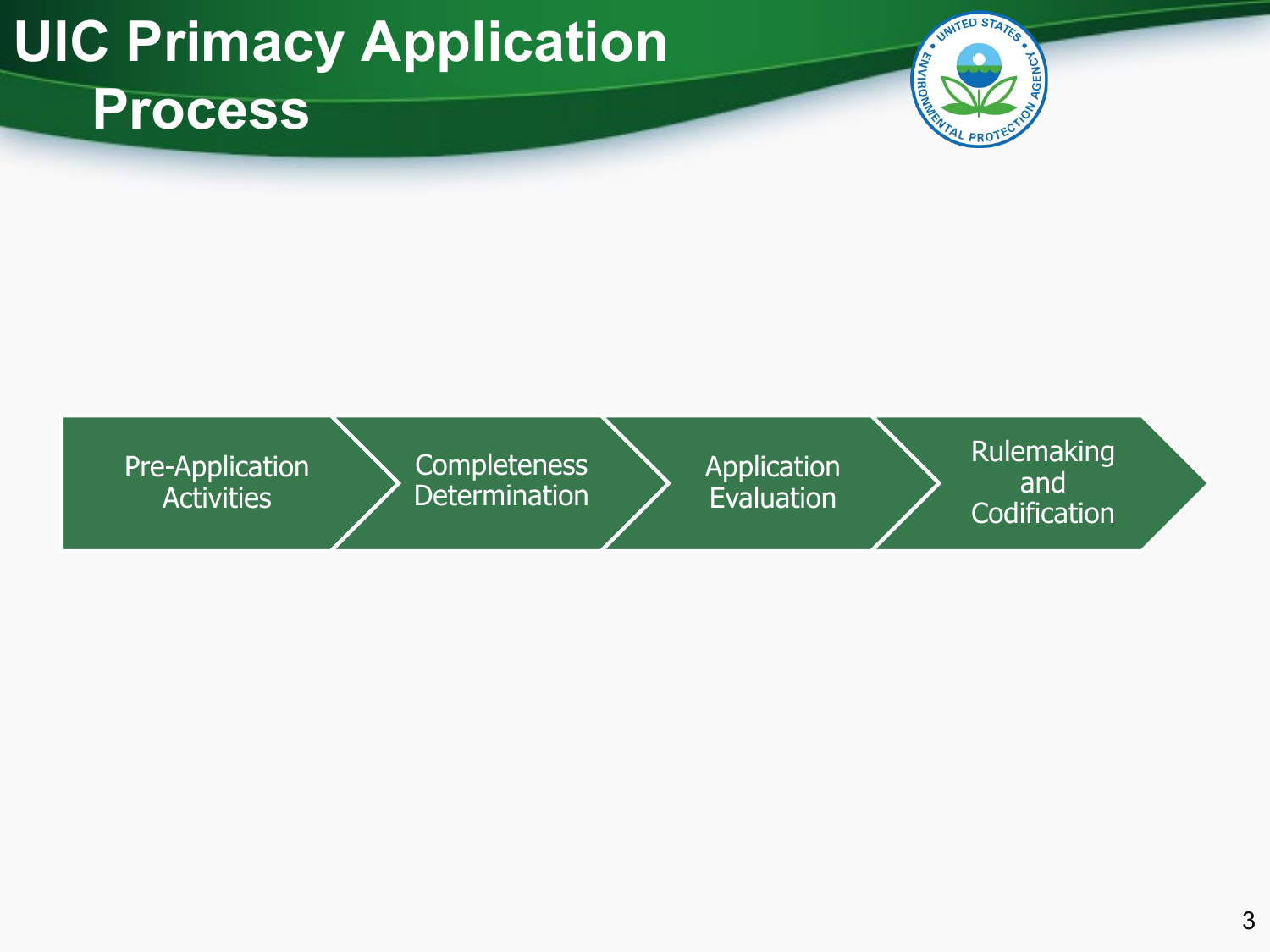# **Class VI Permit Application: Required Elements**



- Site characterization (geologic) information
	- Maps/cross sections, structure, lithology, faults/fractures, geochemistry, hydrology/hydrogeology, USDWs, seismic history
- AoR delineation (details submitted via the Input Advisor) and proposed (and final) corrective action
- GS Project Plans
	- AoR and Corrective Action, Testing and Monitoring, Well Plugging, Postinjection Site Care (PISC) and Site Closure, Emergency and Remedial Response
- Proposed (and final) well construction/specifications
- Proposed (and final) operating plan and pre-injection testing plan
- Financial responsibility demonstration (i.e., cost estimates and instruments)
- Injection depth waiver application and aquifer exemption expansion (if necessary)

*40 CFR 146.82(a) and (c)*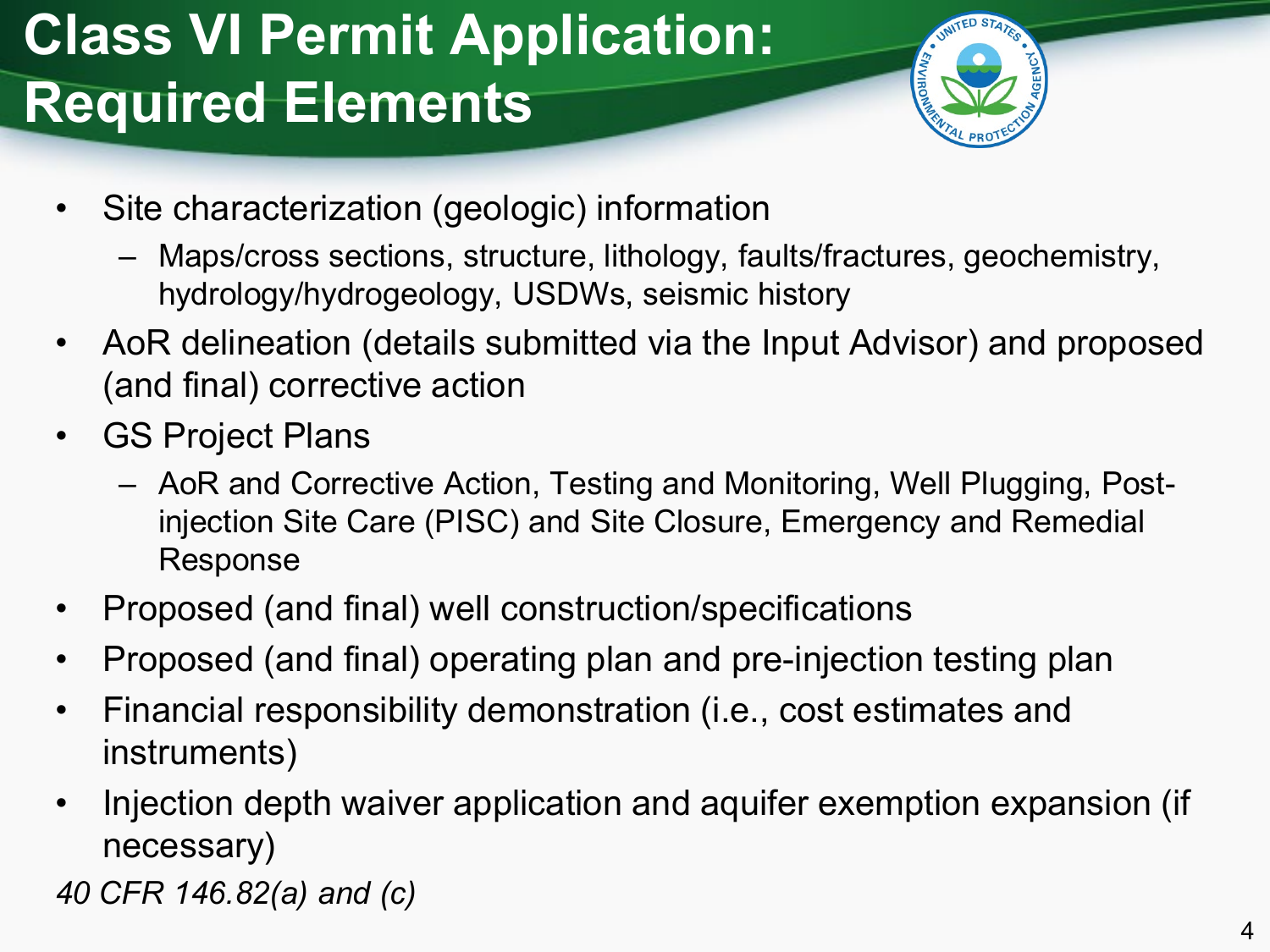# **Class VI Permitting: Stages**





Permit to construct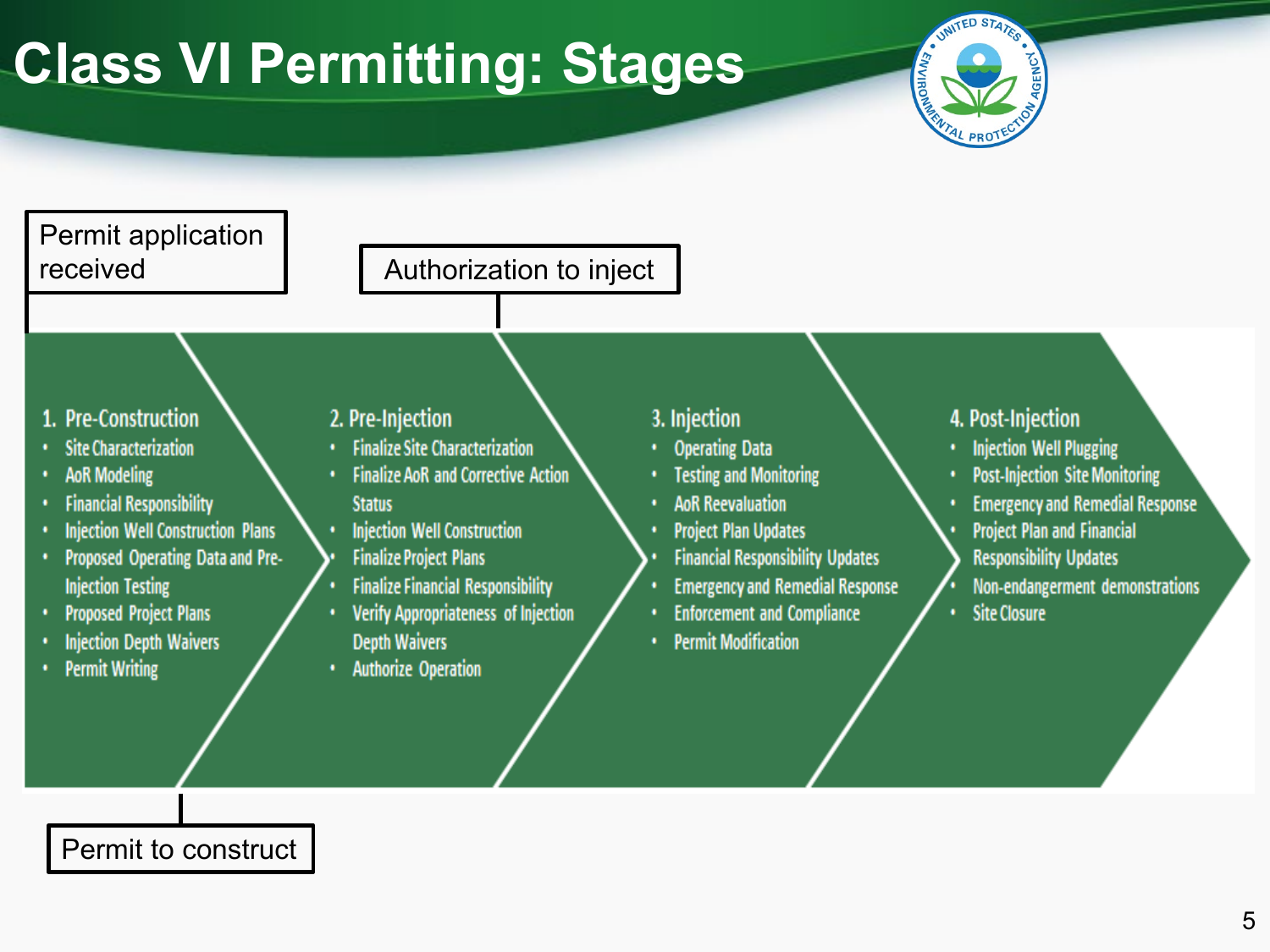### **Class VI Permitting Process**



Class VI Permit Application Submission

| <b>Completeness</b><br><b>Review</b>                                                                | <b>Technical Review and</b><br>Finalization<br><b>Decision Making</b><br>• Draft permit                                                                                                                                                                                                                                                                 |
|-----------------------------------------------------------------------------------------------------|---------------------------------------------------------------------------------------------------------------------------------------------------------------------------------------------------------------------------------------------------------------------------------------------------------------------------------------------------------|
| Permitting team<br><b>Completeness</b><br>$\bullet$<br>review of permit<br>application<br>materials | • Management briefings<br><b>Technical review</b><br>$\bullet$<br>• Signatures<br>EJ determination and consultations<br>$\bullet$<br>• Public hearing<br>Permit condition development<br>$\bullet$<br>• Public comments<br><b>Communications development</b><br>$\bullet$<br>• Final permit to construct<br><b>Regulatory coordination</b><br>$\bullet$ |

Class VI Permit to Construct Issued

• Technical review of permit application information

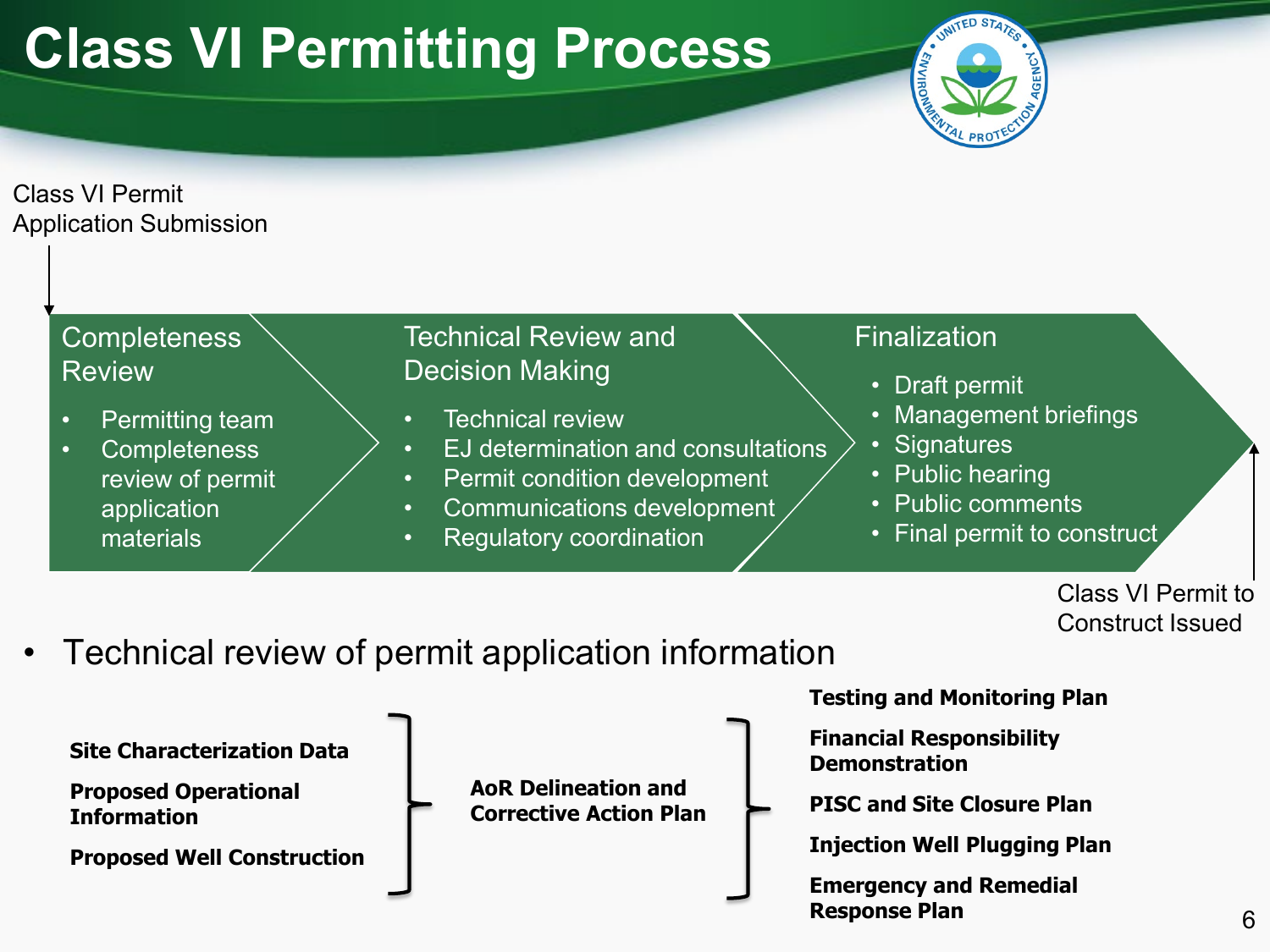# **First Steps in a GS Project**



• If you plan on pursuing a GS project, talk to EPA or the delegated program manager **before** either submitting an application or drilling a well!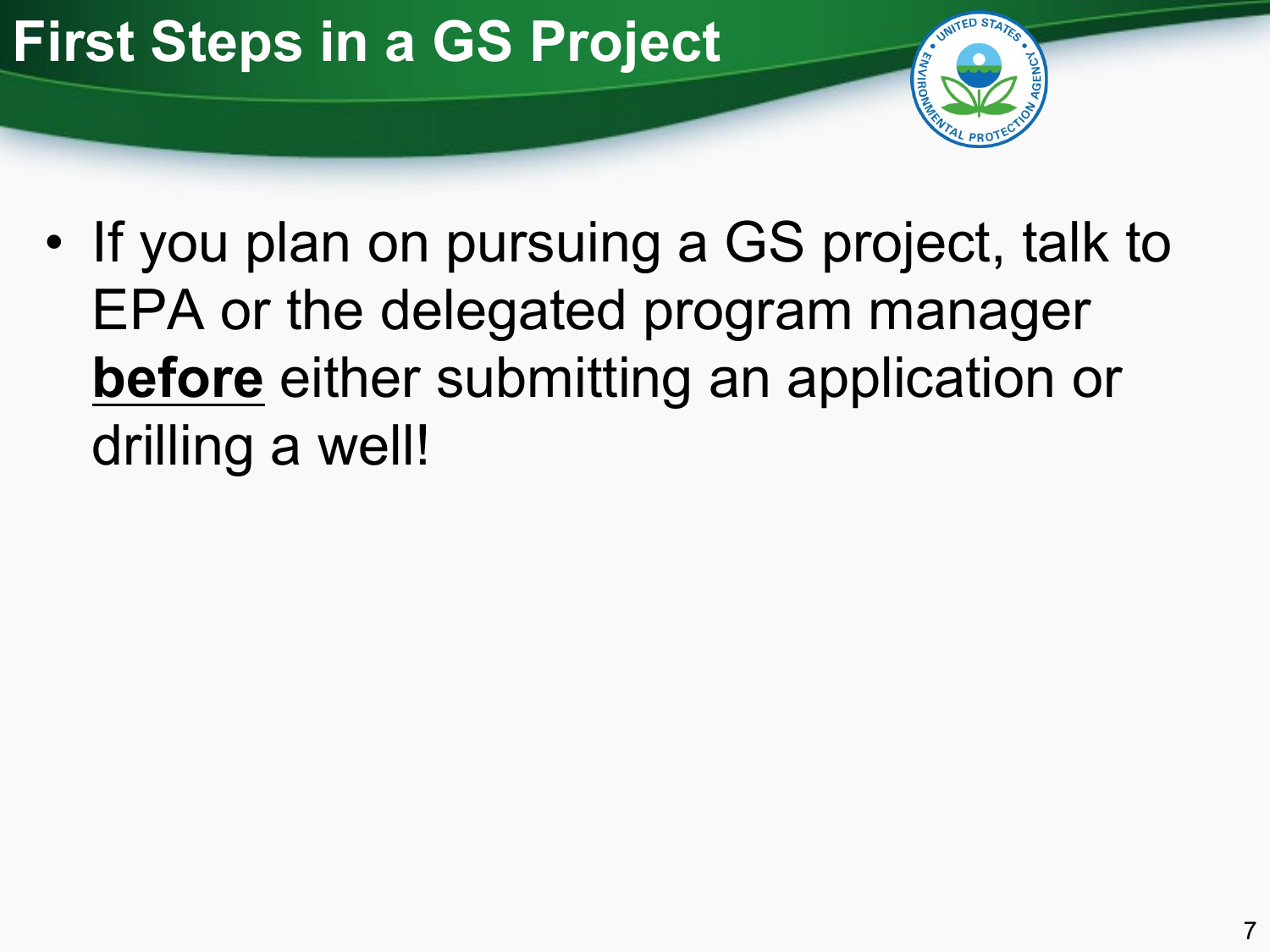### **EPA UIC and Class VI Tools and Resources**



- EPA Underground Injection Control Website: <https://www.epa.gov/uic>
- EPA CO2 Geologic Sequestration Website: [https://www.epa.gov/uic/class-vi-wells-used-geologic-sequestration](https://www.epa.gov/uic/class-vi-wells-used-geologic-sequestration-co2)co2
- Class VI Guidance documents: <https://www.epa.gov/uic/class-vi-guidance-documents>
- The GS Data Tool and the Input Advisor: <https://epa.velo.pnnl.gov/>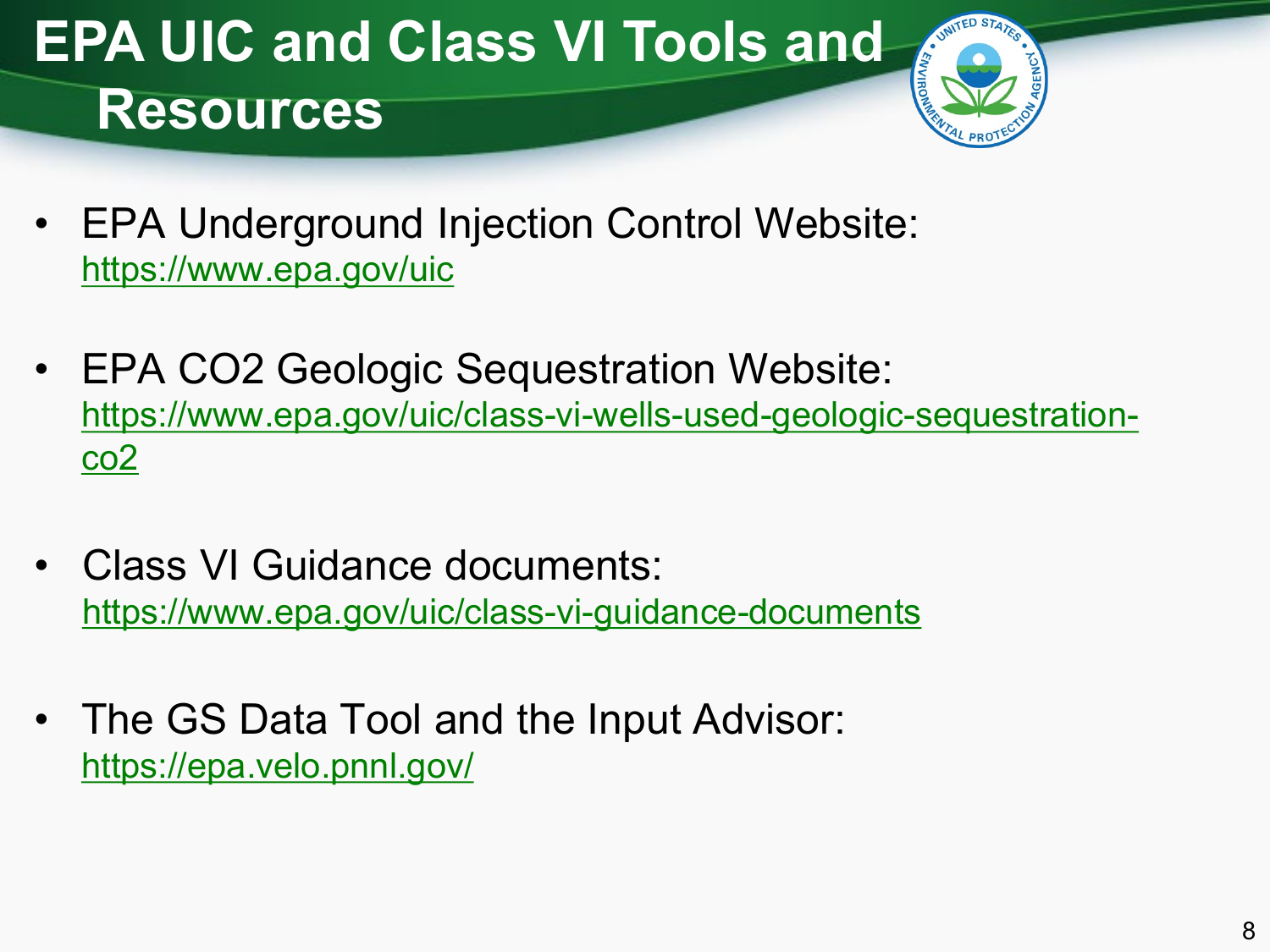# **EPA Class VI Program Contacts**



| <b>EPA Region</b> | <b>Class VI Contact</b>                                                      | <b>Manager</b>                                                                                                                                                          |
|-------------------|------------------------------------------------------------------------------|-------------------------------------------------------------------------------------------------------------------------------------------------------------------------|
| Region 1          | Andrea Traviglia<br>Email: Traviglia.Andrea@epa.gov<br>Phone: 617-918-1993   | <b>Denise Springborg</b><br>Email: Springborg.Denise@epa.gov<br>Phone: 617-918-1681<br><b>AND</b><br>Jane Downing<br>Email: Downing.Jane@epa.gov<br>Phone: 617-918-1571 |
| Region 2          | <b>Christine Ash</b><br>Email: Ash.Christine@epa.gov<br>Phone: 212-637-4006  | <b>Christine Ash</b><br>Email: Ash.Christine@epa.gov<br>Phone: 212-637-4006                                                                                             |
| Region 3          | Dave Rectenwald<br>Email: Rectenwald.Dave@epa.gov<br>Phone: 814-827-1952     | <b>James Bennett</b><br>Email: Bennett.James@epa.gov<br>Phone: 215-814-5469                                                                                             |
| Region 4          | <b>Larry Cole</b><br>Email: Cole.Larry@epa.gov<br>Phone: 404-562-9474        | <b>Brian Smith</b><br>Email: Smith.Brian@epa.gov<br>Phone: 404-562-9845<br><b>AND</b><br><b>Alanna Conley</b><br>Email: Conley.Alanna@epa.gov<br>Phone: 404-562-9768    |
| Region 5          | Andrew Greenhagen<br>Email: Greenhagen.Andrew@epa.gov<br>Phone: 312-353-7648 | Stephen Jann<br>Email: Jann.Stephen@epa.gov<br>Phone: 312-886-2446<br><b>AND</b><br>Lisa Perenchio<br>Email: Perenchio.Lisa@epa.gov<br>Phone: 312-886-6593              |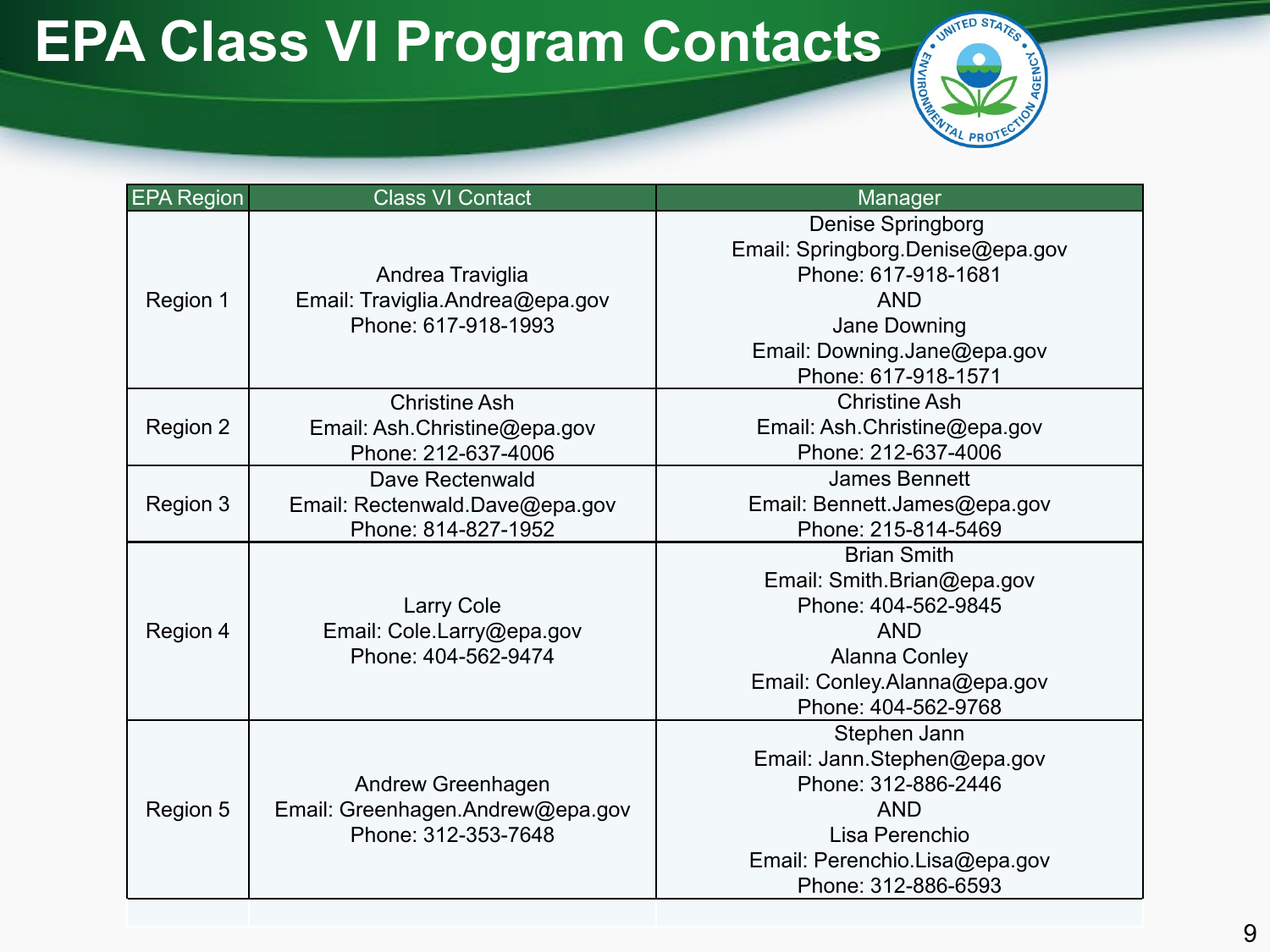# **EPA Class VI Program Contacts**



| <b>EPA Region</b>                                                                       | <b>Class VI Contact</b>                                                                                                                                                         | Manager                                                                    |  |
|-----------------------------------------------------------------------------------------|---------------------------------------------------------------------------------------------------------------------------------------------------------------------------------|----------------------------------------------------------------------------|--|
| Region 6                                                                                | <b>Brian Graves</b><br>Email: Graves.Brian@epa.gov<br>Phone: 214-665-7193                                                                                                       | <b>Philip Dellinger</b><br>Email: dellinger.philip@epa.gov<br>214-665-8324 |  |
| Region 7                                                                                | <b>Kurt Hildebrandt</b><br>Email: Hildebrandt.Kurt@epa.gov<br>Phone: 913-551-7413<br><b>AND</b><br>Benjamin Meissner<br>Email: Meissner.Benjamin@epa.gov<br>Phone: 913-551-7992 | Mary Mindrup<br>Email: Mindrup.Mary@epa.gov<br>913-551-7431                |  |
| Region 8                                                                                | <b>Wendy Cheung</b><br>Email: Cheung.Wendy@epa.gov<br>Phone: 303-312-6242                                                                                                       | Douglas Minter<br>Email: Minter.Douglas@epa.gov<br>303-312-6079            |  |
| <b>Nancy Rumrill</b><br>Region 9<br>Email: Rumrill.Nancy@epa.gov<br>Phone: 415-972-3293 |                                                                                                                                                                                 | David Albright<br>Email: Albright.David@epa.gov<br>415-972-3971            |  |
| Region 10                                                                               | Evan Osborne<br>Email: Osborne.Evan@epa.gov<br>Phone: 206-553-1747                                                                                                              | <b>Karen Burgess</b><br>Email: Burgess.Karen@epa.gov<br>206-553-1644       |  |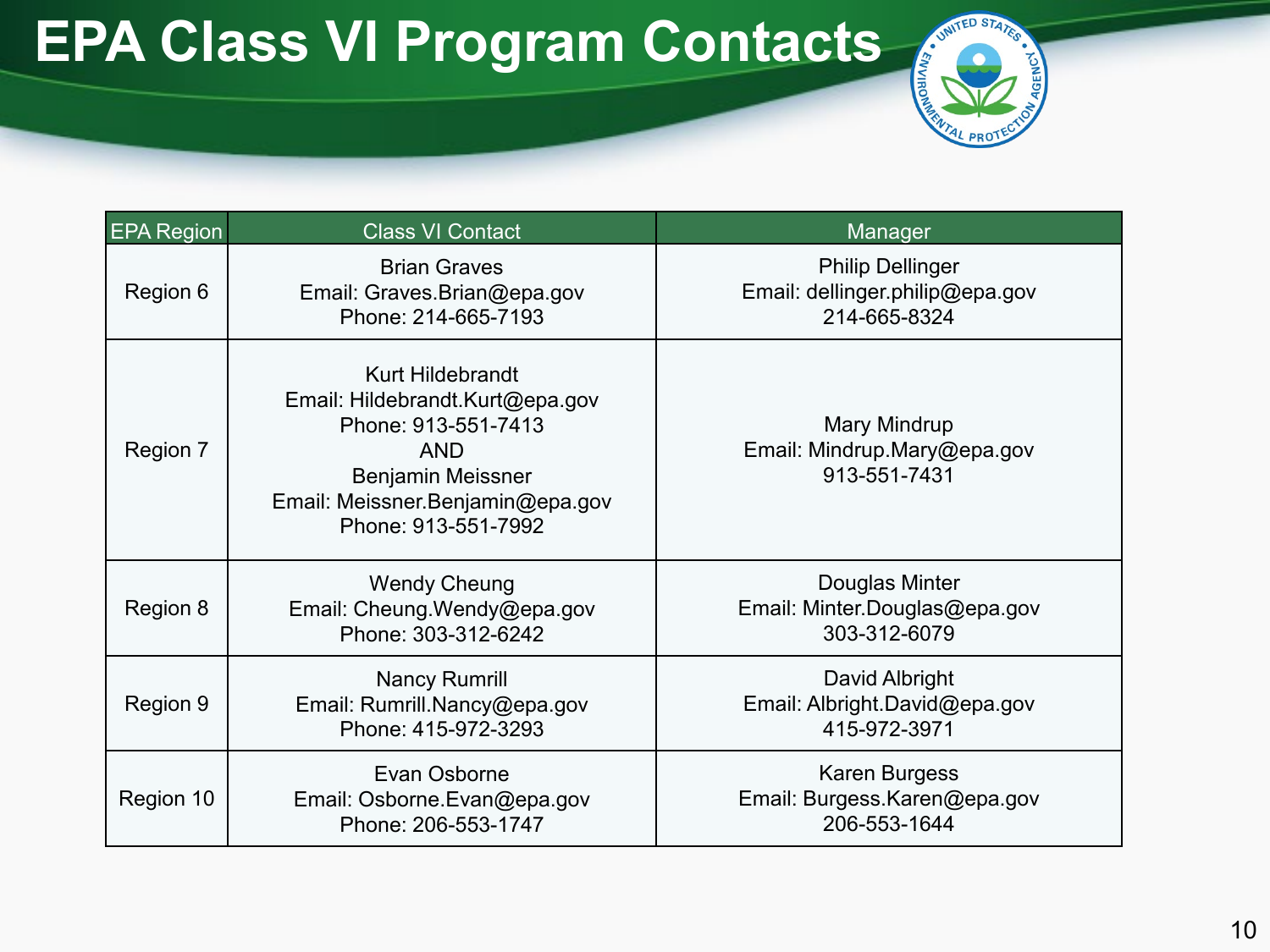### **EPA Region 7 UIC Program Contacts**



EPA REGION 7 – Water Division Ground Water and Drinking Water Branch UIC Program (WD/GAD) 11201 Renner Boulevard Lenexa, Kansas 66219

Kurt Hildebrandt Ben Meissner Brent Campbell

Voice: (913) 551-7413 Voice: (913) 551-7992 Voice: (913) 551-7889 Email: [hildebrandt.kurt@epa.gov](mailto:hildebrandt.kurt@epa.gov) Email: [meissner.benjamin@epa.gov](mailto:meissner.benjamin@epa.gov) Email: [campbell.brent@epa.gov](mailto:campbell.brent@epa.gov)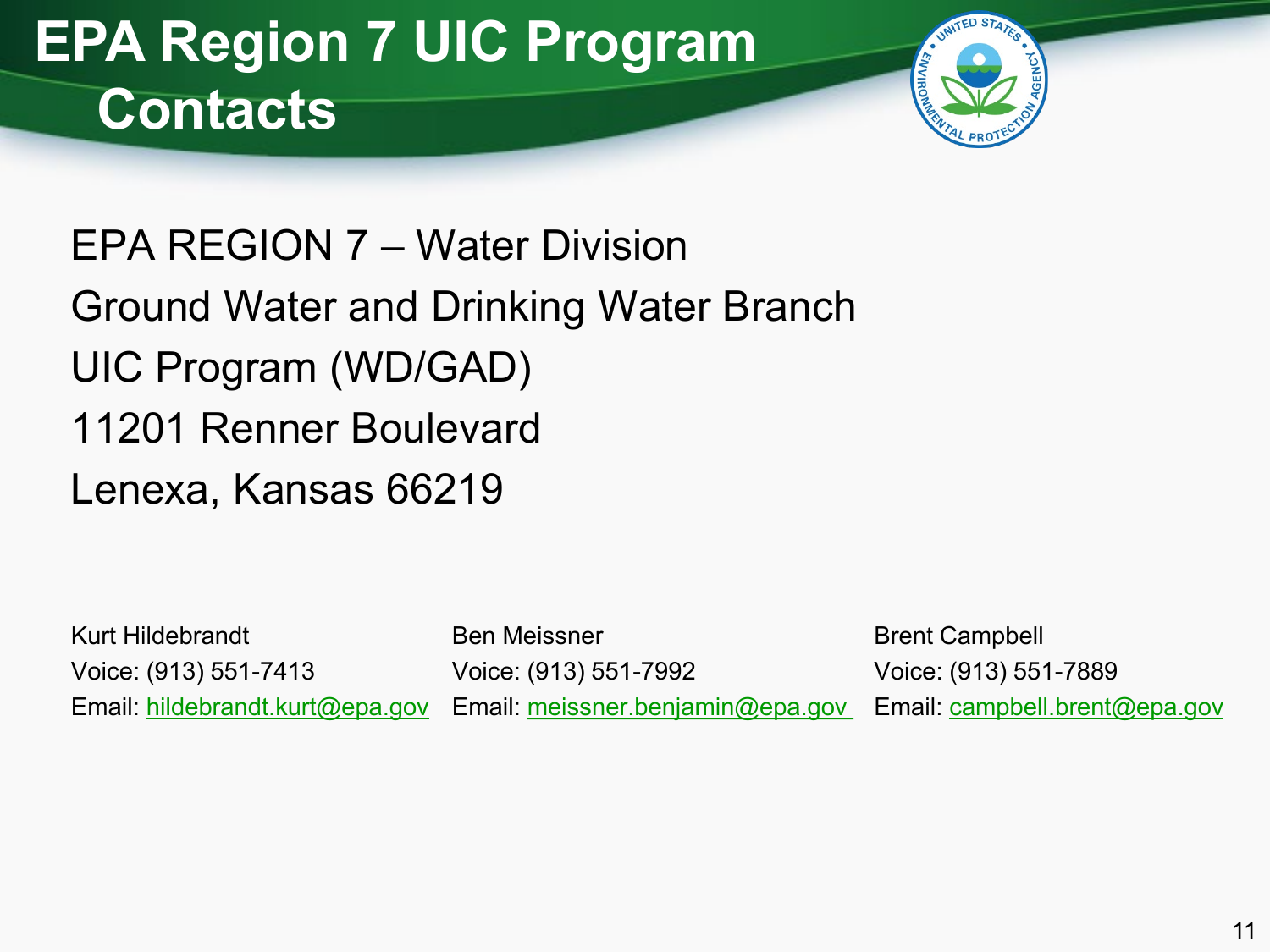### **45Q Tax Credit for Carbon Oxide Sequestration**



- Provides tax credits to eligible CCUS projects, including carbon oxide disposed of in secure geological storage
- Congress amended 45Q with the 2018 Bipartisan Budget Act (BBA)
- Department of Treasury and IRS "anticipate issuing regulations and other guidance to implement the provisions of 45Q" (IRS Notice 2019-32)

| <b>Then</b> |                                                | <b>Now</b> |                                                         |
|-------------|------------------------------------------------|------------|---------------------------------------------------------|
|             | Captured carbon dioxide eligible for<br>credit |            | Captured carbon oxides eligible for<br>credit           |
|             | \$20 per ton stored                            |            | Up to \$50 per ton stored                               |
|             | \$10 per ton utilized for EOR                  |            | Up to \$35 per ton utilized (EOR or<br>other)           |
|             | Capped at 75 million tons in total             |            | Credit can be claimed for up to 12 years                |
|             |                                                |            | Projects must start construction before<br>Jan. 1, 2024 |